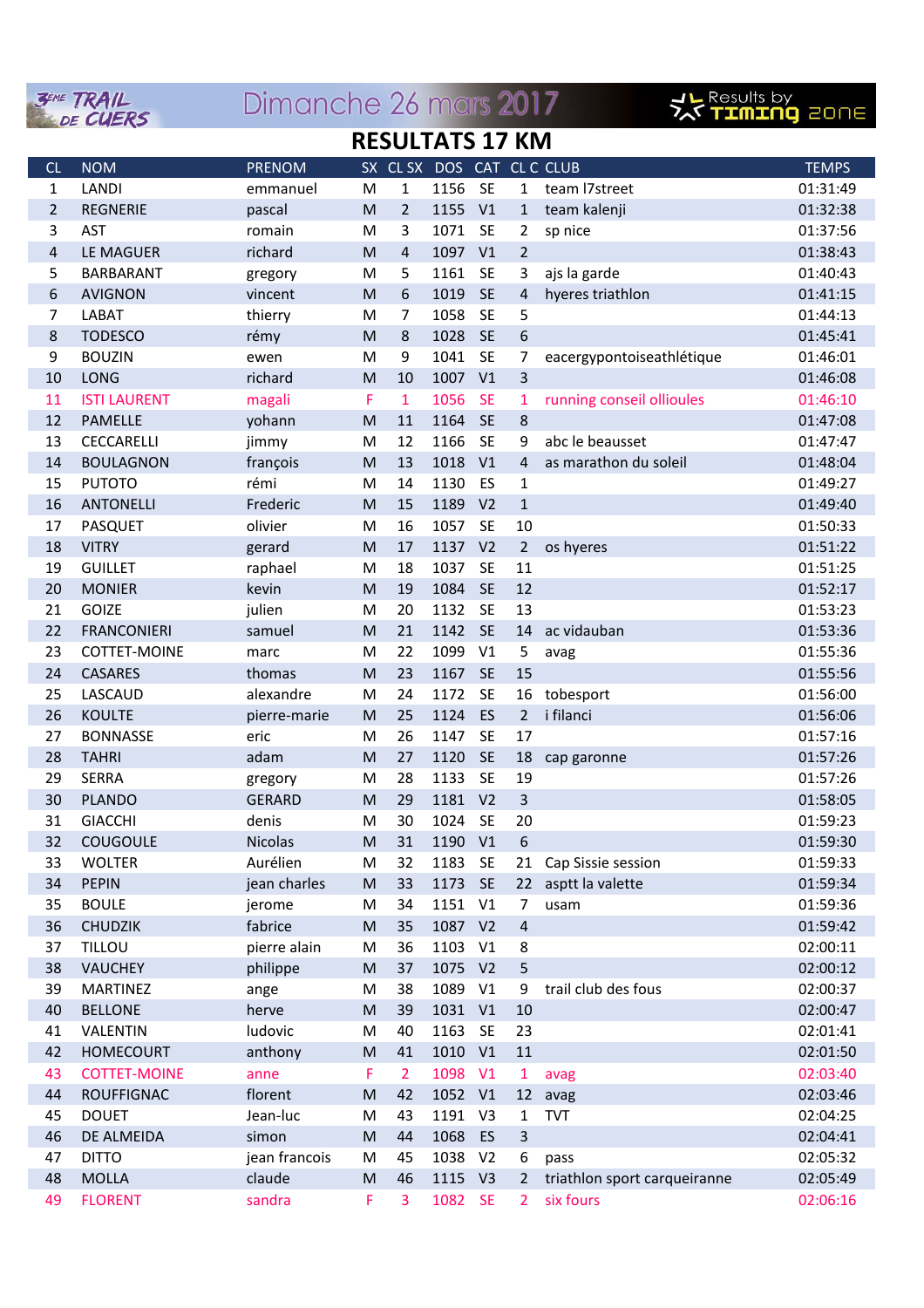|                        | $\mathbf{W}$<br>DE CUERS         | <u>DIFFICHTE ZO HIGIS ZUI /</u> |                                                                                                                 |                 |                            |                 |                | <b>XY TIMING</b> ZONE     |                      |
|------------------------|----------------------------------|---------------------------------|-----------------------------------------------------------------------------------------------------------------|-----------------|----------------------------|-----------------|----------------|---------------------------|----------------------|
| <b>RESULTATS 17 KM</b> |                                  |                                 |                                                                                                                 |                 |                            |                 |                |                           |                      |
| CL                     | <b>NOM</b>                       | <b>PRENOM</b>                   |                                                                                                                 |                 | SX CL SX DOS CAT CL C CLUB |                 |                |                           | <b>TEMPS</b>         |
| 50                     | <b>DOL</b>                       | thierry                         | M                                                                                                               | 47              | 1152 V1                    |                 |                | 13 s/l sanary cap garonne | 02:06:17             |
| 51                     | LEVEQUE                          | Alain                           | M                                                                                                               | 48              | 1186                       | V <sub>2</sub>  | $\overline{7}$ | Foullee du Poriot         | 02:06:25             |
| 52                     | <b>GOUDET</b>                    | Thomas                          | M                                                                                                               | 49              | 1192                       | <b>SE</b>       | 24             |                           | 02:07:19             |
| 53                     | <b>MOUNIER</b>                   | patrick                         | M                                                                                                               | 50              | 1154                       | V <sub>2</sub>  | 8              |                           | 02:07:29             |
| 54                     | <b>MOLLA</b>                     | julien                          | M                                                                                                               | 51              | 1039                       | <b>SE</b>       | 25             | hyeres triathlon          | 02:07:37             |
| 55                     | <b>BARBIER</b>                   | stephane                        | M                                                                                                               | 52              | 1013                       | V1              | 14             | courtforest               | 02:08:15             |
| 56                     | <b>PERRIN</b>                    | sylvie                          | F                                                                                                               | $\overline{4}$  | 1170                       | <b>SE</b>       | $\mathbf{3}$   | team décathlon la garde   | 02:08:45             |
| 57                     | ORRU                             | pascl                           | M                                                                                                               | 53              | 1094                       | V <sub>2</sub>  | 9              |                           | 02:09:36             |
| 58                     | <b>SALINAS</b>                   | sebastien                       | M                                                                                                               | 54              | 1139                       | <b>SE</b>       | 26             |                           | 02:11:16             |
| 59                     | PENNAN                           | bastien                         | M                                                                                                               | 55              | 1175                       | V <sub>1</sub>  | 15             |                           | 02:11:22             |
| 60                     | <b>GAVARD</b>                    | david                           | M                                                                                                               | 56              | 1176                       | <b>SE</b>       | 27             |                           | 02:11:22             |
| 61                     | <b>ARNAUBEC</b>                  | julie                           | F                                                                                                               | 5               | 1123                       | <b>SE</b>       | $\overline{4}$ |                           | 02:11:25             |
| 62                     | <b>SCAILLIBRZE</b>               | Stéphano                        | M                                                                                                               | 57              | 1193                       | <b>SE</b>       | 28             |                           | 02:11:52             |
| 63                     | <b>AUBERT</b>                    | gaelle                          | F                                                                                                               | 6               | 1106                       | <b>SE</b>       | 5              | cap garonne               | 02:12:17             |
| 64                     | <b>MAIN</b>                      | jean-philippe                   | M                                                                                                               | 58              | 1165                       | V <sub>1</sub>  | 16             |                           | 02:12:22             |
| 65                     | <b>LEVAIS</b>                    | stephane                        | M                                                                                                               | 59              | 1162                       | V <sub>1</sub>  | 17             |                           | 02:12:53             |
| 66                     | <b>DENIS</b>                     | chrystophe                      | M                                                                                                               | 60              | 1141                       | V1              | 18             | ac vidauban               | 02:12:56             |
| 67                     | <b>SCHULLER</b>                  | laetitia                        | F                                                                                                               | $\overline{7}$  | 1157                       | <b>SE</b>       | 6              | team I7street             | 02:12:59             |
| 68                     | <b>URBAN</b>                     | laurent                         | M                                                                                                               | 61              | 1158                       | V <sub>2</sub>  | 10             | team l7street             | 02:12:59             |
| 69                     | <b>BALS</b>                      | jean-pierre                     | M                                                                                                               | 62              | 1182                       | V <sub>3</sub>  | 3              |                           | 02:13:18             |
| 70                     | <b>DESESTRETS</b>                | mickael                         | M                                                                                                               | 63              | 1148                       | <b>SE</b>       | 29             |                           | 02:13:18             |
| 71                     | <b>MAILLOT</b>                   | ollivier                        | M                                                                                                               | 64              | 1160                       | V <sub>2</sub>  | 11             |                           | 02:13:37             |
| 72                     | <b>LAFITTE</b>                   | anthony                         | M                                                                                                               | 65              | 1096                       | <b>SE</b>       | 30             |                           | 02:13:38             |
| 73                     | <b>SEGON</b>                     | Pascal                          | M                                                                                                               | 66              | 1194                       | V <sub>2</sub>  | 12             |                           | 02:14:08             |
| 74                     | VANDERSYPE                       | francis                         | M                                                                                                               | 67              | 1072 V3                    |                 | $\overline{4}$ | spiridon côte d'azur      | 02:14:10             |
| 75                     | LE GUEDARD                       | stephane                        | M                                                                                                               | 68              | 1073                       | V <sub>1</sub>  | 19             | csam - runandtrail marine | 02:14:12             |
| 76                     | <b>MORALES</b>                   | bertrand                        | M                                                                                                               | 69              | 1117                       | <b>SE</b>       | 31             |                           | 02:14:35             |
| 77                     | PAYA                             | thomas                          | M                                                                                                               | 70              | 1074                       | <b>SE</b>       | 32             |                           | 02:14:59             |
| 78                     | <b>MORAND</b>                    | thomas                          | M                                                                                                               | 71              | 1131 SE                    |                 | 33             |                           | 02:15:09             |
| 79                     | <b>LAFOIX</b>                    | florian                         | M                                                                                                               | 72              | 1102                       | <b>SE</b>       | 34             |                           | 02:15:47             |
| 80                     | <b>BRETON</b>                    | benjamin                        | M                                                                                                               | 73              | 1020 SE                    |                 | 35             |                           | 02:15:47             |
| 81                     | SAUSSAC                          | cedric                          | M                                                                                                               | 74              | 1042                       | V1              | 20             |                           | 02:16:26             |
| 82                     | <b>ROUSSET</b>                   | Philippe                        | M                                                                                                               | 75              | 1188                       | V <sub>2</sub>  | 13<br>21       |                           | 02:17:16<br>02:17:19 |
| 83<br>84               | <b>MORELLINI</b><br><b>SIWEK</b> | patrick<br>thibault             | M<br>$\mathsf{M}% _{T}=\mathsf{M}_{T}\!\left( a,b\right) ,\ \mathsf{M}_{T}=\mathsf{M}_{T}\!\left( a,b\right) ,$ | 76              | 1066<br>1180               | V1<br><b>SE</b> | 36             |                           | 02:17:27             |
| 85                     | <b>MATIGNON</b>                  | alexandre                       | M                                                                                                               | 77<br>78        | 1001 ES                    |                 | 4              |                           | 02:17:38             |
| 86                     | <b>BELLONE</b>                   | laurence                        | F                                                                                                               | 8               | 1032 V1                    |                 | $\overline{2}$ |                           | 02:17:47             |
| 87                     | VANDERBEC                        | philippe                        | M                                                                                                               | 79              | 1146                       | V1              | 22             |                           | 02:17:55             |
| 88                     | <b>BOYER</b>                     | david                           | $\mathsf{M}% _{T}=\mathsf{M}_{T}\!\left( a,b\right) ,\ \mathsf{M}_{T}=\mathsf{M}_{T}\!\left( a,b\right) ,$      | 80              | 1044                       | V1              | 23             | avag                      | 02:18:22             |
| 89                     | CARLOTTI                         | eric                            | M                                                                                                               | 81              | 1169                       | V <sub>2</sub>  | 14             |                           | 02:18:52             |
| 90                     | SABATINI                         | armand                          | M                                                                                                               | 82              | 1067                       | V1              | 24             |                           | 02:18:53             |
| 91                     | <b>BENIGNI</b>                   | michel                          | M                                                                                                               | 83              | 1108                       | V <sub>2</sub>  | 15             | hospitaliers toulon       | 02:18:57             |
| 92                     | PELE                             | quentin                         | ${\sf M}$                                                                                                       | 84              | 1004                       | <b>SE</b>       | 37             |                           | 02:19:21             |
| 93                     | BIZELDEAU                        | jacky                           | M                                                                                                               | 85              | 1111                       | SE              | 38             |                           | 02:19:43             |
| 94                     | <b>ROSTOUCHER</b>                | <b>Nicolas</b>                  | M                                                                                                               | 86              | 1195                       | <b>SE</b>       | 39             |                           | 02:21:01             |
| 95                     | <b>DANY</b>                      | serge                           | M                                                                                                               | 87              | 1112                       | <b>SE</b>       | 40             |                           | 02:21:45             |
| 96                     | <b>LAFONT</b>                    | frédéric                        | M                                                                                                               | 88              | 1179                       | V1              | 25             |                           | 02:22:08             |
| 97                     | <b>HAÏS</b>                      | guillaume                       | M                                                                                                               | 89              | 1144 SE                    |                 | 41             |                           | 02:22:56             |
| 98                     | <b>RELOTTI</b>                   | Inic                            | M                                                                                                               | 90 <sub>1</sub> | 1091 SF 42                 |                 |                |                           | 02.22.58             |

Dimension 2/ more 2017

**ZEME TRAIL**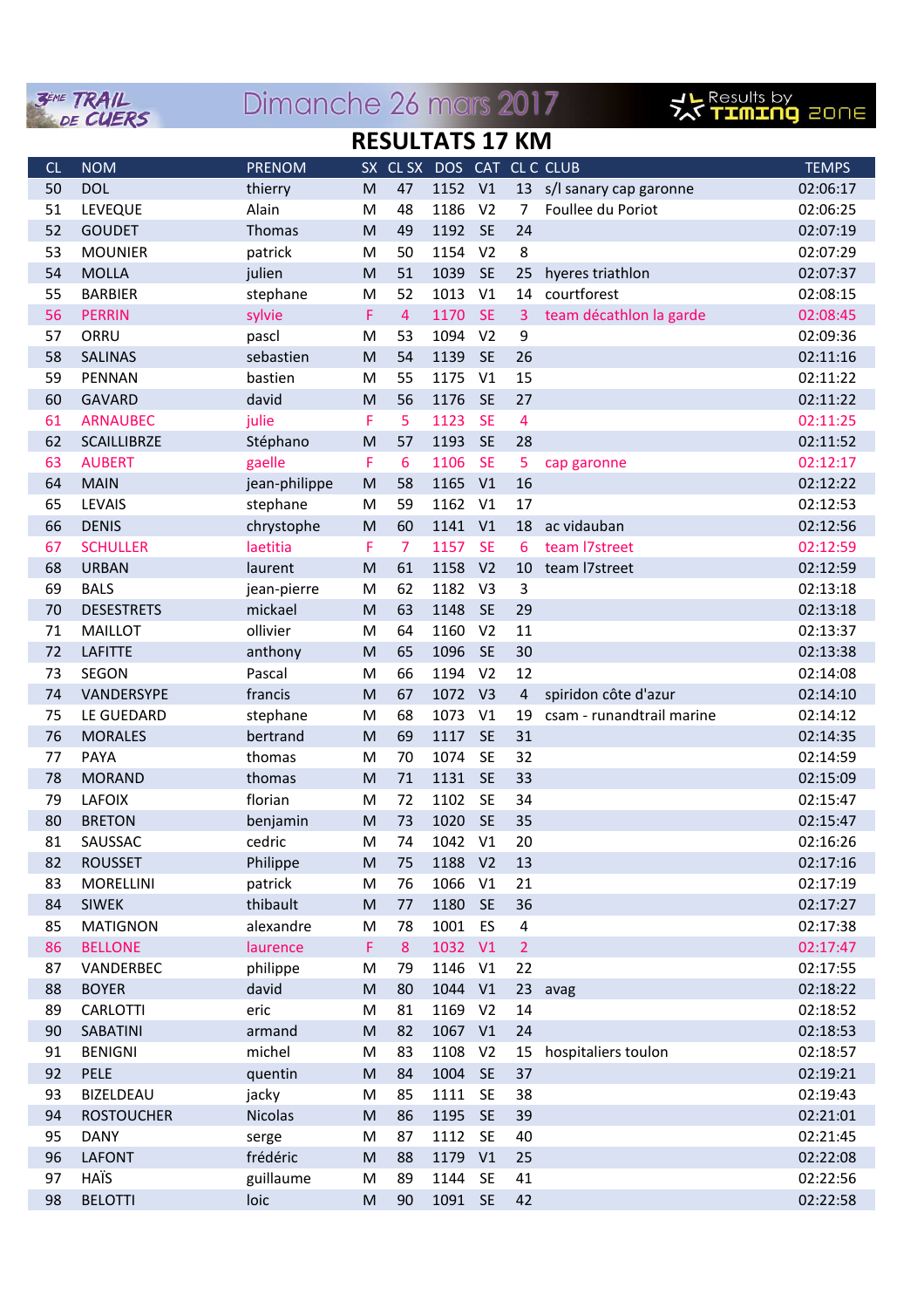

## Dimanche 26 mars 2017



## **RESULTATS 17 KM**

| CL  | <b>NOM</b>               | <b>PRENOM</b> | <b>SX</b> |     | CL SX DOS CAT CL C CLUB |                |                |                          | <b>TEMPS</b> |
|-----|--------------------------|---------------|-----------|-----|-------------------------|----------------|----------------|--------------------------|--------------|
| 99  | <b>GABILLARD</b>         | adrian        | M         | 91  | 1062                    | <b>SE</b>      | 43             |                          | 02:23:31     |
| 100 | <b>DEFAYSSE</b>          | hugues        | M         | 92  | 1045                    | V <sub>2</sub> |                | 16 avag                  | 02:23:51     |
| 101 | <b>VINGTROIS</b>         | emy           | F         | 9   | 1174                    | <b>SE</b>      | 7              | asptt la valette         | 02:24:20     |
| 102 | CROUZOULON               | bruno         | M         | 93  | 1055                    | <b>SE</b>      | 44             |                          | 02:24:36     |
| 103 | <b>BOURGAULT</b>         | vincent       | M         | 94  | 1043                    | <b>SE</b>      | 45             |                          | 02:24:40     |
| 104 | <b>BARBOLINI</b>         | benjamin      | M         | 95  | 1029                    | <b>SE</b>      | 46             |                          | 02:24:55     |
| 105 | <b>FIGUEIREDO</b>        | josé          | M         | 96  | 1033                    | V1             | 26             | trail athlétisme bessois | 02:25:02     |
| 106 | <b>TRIAY</b>             | eric          | M         | 97  | 1079                    | V <sub>2</sub> | 17             |                          | 02:25:20     |
| 107 | <b>CHAILLET</b>          | frédéric      | M         | 98  | 1150                    | <b>SE</b>      | 47             |                          | 02:25:22     |
| 108 | <b>LAURENT</b>           | sebastien     | M         | 99  | 1101                    | V <sub>1</sub> | 27             |                          | 02:26:26     |
| 109 | <b>CAMUS</b>             | caroline      | F         | 10  | 1159                    | <b>SE</b>      | 8              |                          | 02:26:56     |
| 110 | GIL                      | antonio       | M         | 100 | 1145                    | V <sub>3</sub> | 5              |                          | 02:27:06     |
| 111 | <b>DURUT</b>             | bruno         | M         | 101 | 1064                    | <b>SE</b>      | 48             |                          | 02:27:20     |
| 112 | <b>PESCE</b>             | stephanie     | F         | 11  | 1125                    | V1             | $\overline{3}$ |                          | 02:27:38     |
| 113 | <b>ROZEC</b>             | thierry       | M         | 102 | 1119                    | V <sub>2</sub> | 18             | csam runandtrail marine  | 02:28:03     |
| 114 | <b>BELTAN</b>            | martine       | F         | 12  | 1017                    | V <sub>2</sub> | $1\,$          |                          | 02:28:10     |
| 115 | <b>MOLLA</b>             | elisabeth     | F         | 13  | 1116                    | V <sub>2</sub> | $\overline{2}$ |                          | 02:28:36     |
| 116 | <b>MATHE CHASTAIGNET</b> | nadia         | F         | 14  | 1027                    | <b>SE</b>      | $\overline{9}$ |                          | 02:28:55     |
| 117 | <b>LHOMME</b>            | déborah       | F         | 15  | 1006                    | V <sub>1</sub> | 4              |                          | 02:29:08     |
| 118 | LEMAIRE                  | william       | M         | 103 | 1136                    | V1             | 28             |                          | 02:29:26     |
| 119 | <b>SERGENT</b>           | pierre        | M         | 104 | 1046                    | <b>SE</b>      | 49             |                          | 02:29:52     |
| 120 | <b>JOLY</b>              | jean francois | M         | 105 | 1063                    | V <sub>3</sub> | 6              |                          | 02:30:43     |
| 121 | <b>FUSO</b>              | frédéric      | M         | 106 | 1023                    | V1             | 29             |                          | 02:30:48     |
| 122 | <b>MADIE</b>             | daniel        | M         | 107 | 1114                    | V <sub>3</sub> | $\overline{7}$ |                          | 02:30:52     |
| 123 | <b>COURBIS</b>           | ange          | M         | 108 | 1050                    | V1             | 30             |                          | 02:31:19     |
| 124 | <b>DUQUESNE</b>          | christophe    | M         | 109 | 1051                    | V <sub>1</sub> | 31             |                          | 02:31:19     |
| 125 | <b>AUPHAND</b>           | ludovic       | M         | 110 | 1107                    | <b>SE</b>      | 50             |                          | 02:31:26     |
| 126 | <b>CHUDZIK</b>           | magali        | F         | 16  | 1088                    | <b>SE</b>      | 10             |                          | 02:32:46     |
| 127 | <b>CHASTAIGNET</b>       | mireille      | F         | 17  | 1022                    | V <sub>2</sub> | 3              |                          | 02:32:49     |
| 128 | <b>MATHE</b>             | jacques       | M         | 111 | 1149                    | V <sub>4</sub> | $1\,$          |                          | 02:33:16     |
| 129 | <b>DUVIVIER</b>          | jean          | M         | 112 | 1104                    | V <sub>4</sub> | $\overline{2}$ |                          | 02:33:19     |
| 130 | <b>GODEL</b>             | jean francois | M         | 113 | 1060                    | V1             |                | 32 swat                  | 02:33:36     |
| 131 | <b>ROUINI</b>            | sofiane       | M         | 114 | 1061                    | <b>SE</b>      | 51             |                          | 02:33:37     |
| 132 | <b>LAPORTE</b>           | marie-therese | F.        | 18  | 1009                    | V1             | 5 <sup>1</sup> | i filanci                | 02:34:50     |
| 133 | <b>MORETTE</b>           | denis         | M         | 115 | 1069                    | V <sub>2</sub> | 19             | courtforest              | 02:36:19     |
| 134 | <b>ROUSSEL</b>           | ophelie       | F.        | 19  | 1016                    | SE             | 11             |                          | 02:36:28     |
| 135 | LIONARD                  | aurelie       | M         | 116 | 1077                    | <b>SE</b>      | 52             |                          | 02:36:29     |
| 136 | <b>ERETEO</b>            | anne          | F         | 20  | 1105 V2                 |                | $\overline{4}$ |                          | 02:36:35     |
| 137 | RECOUVROT                | thierry       | M         | 117 | 1040                    | V <sub>2</sub> | 20             |                          | 02:37:55     |
| 138 | MICOLAU                  | sébastien     | ${\sf M}$ | 118 | 1034 V1                 |                | 33             |                          | 02:38:52     |
| 139 | MICOLAU                  | serge         | M         | 119 | 1085                    | V <sub>3</sub> | 8              |                          | 02:38:52     |
| 140 | <b>BOURRAS</b>           | marie         | F.        | 21  | 1138 V1                 |                | $\sqrt{6}$     |                          | 02:39:02     |
| 141 | <b>BOUDIER</b>           | nathalie      | F         | 22  | 1015                    | <b>SE</b>      | 12             |                          | 02:39:02     |
| 142 | <b>SAEZ</b>              | ornella       | F         | 23  | 1143                    | <b>SE</b>      | 13             |                          | 02:39:10     |
| 143 | <b>NAUD</b>              | pauline       | F         | 24  | 1093                    | <b>SE</b>      | 14             |                          | 02:39:26     |
| 144 | <b>TASSY</b>             | jonathan      | M         | 120 | 1121                    | <b>SE</b>      | 53             |                          | 02:40:12     |
| 145 | <b>MERCIER</b>           | marie-dolores | F         | 25  | 1036                    | V1             | 7              | amslf athlétisme         | 02:40:15     |
| 146 | <b>ROUME</b>             | chantal       | F         | 26  | 1090 V2                 |                | $5\phantom{a}$ |                          | 02:41:47     |
| 147 | <b>MAISONNET</b>         | thierry       | M         | 121 | 1080 V2                 |                | 21             |                          | 02:41:47     |